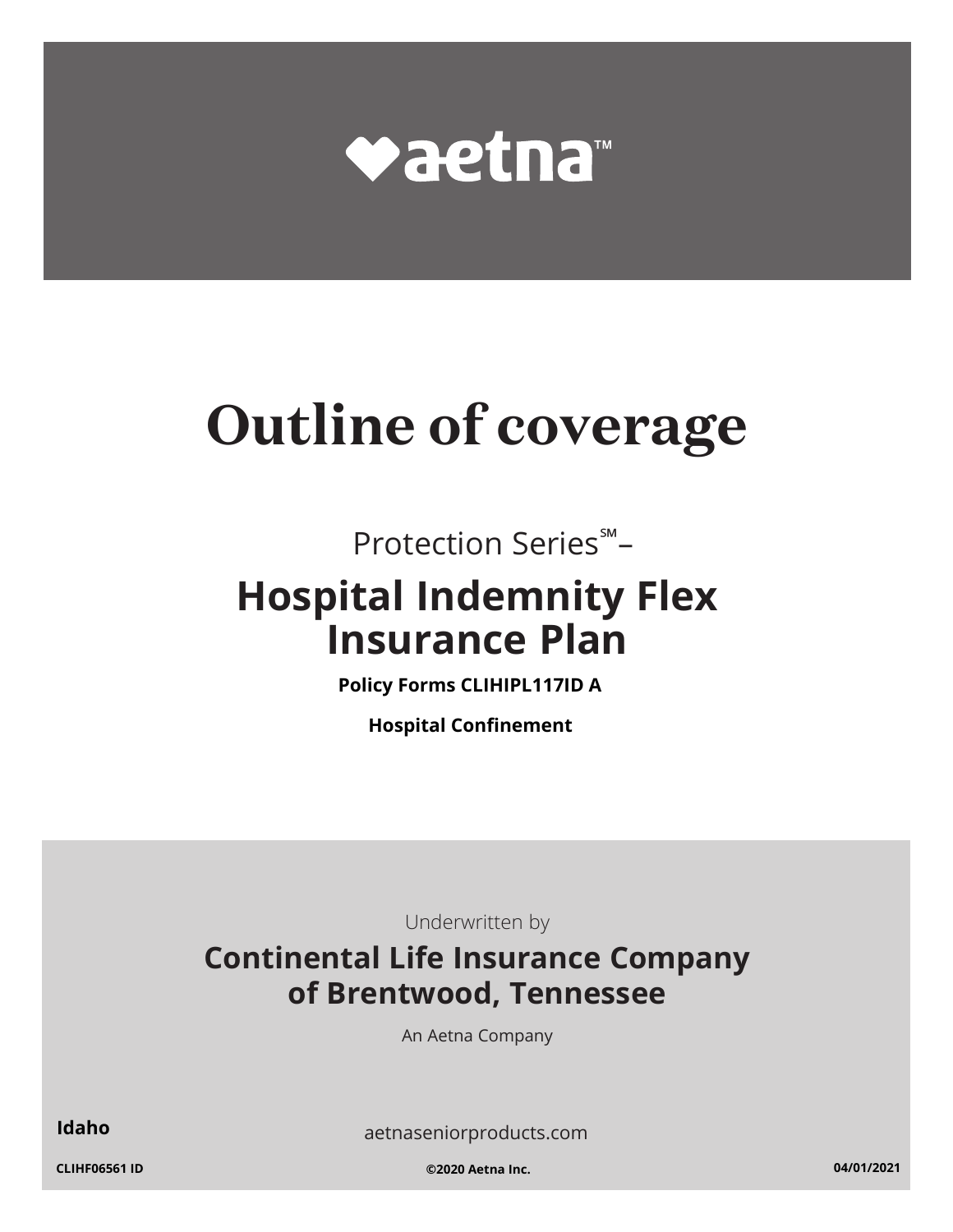#### **CONTINENTAL LIFE INSURANCE COMPANY OF BRENTWOOD, TENNESSEE**

**HOME OFFICE** 1021 Reams Fleming Blvd Franklin, Tennessee 37064 1‐800‐264‐4000

#### **LIMITED BENEFIT FIXED INDEMNITY POLICY**

#### **OUTLINE OF COVERAGE FOR POLICY FORM: CLIHIPL117ID A**

#### **RETAIN THIS OUTLINE FOR YOUR RECORDS**

**THIS IS A LIMITED BENEFIT FIXED INDEMNITY POLICY. READ YOUR POLICY CAREFULLY.** This outline of coverage provides a very brief description of the important features of your policy. This is not the insurance contract. The policy sets forth in detail, the rights and obligations of both you and the insurance company. It is therefore important that you READ YOUR POLICY CAREFULLY!

This coverage is designed to provide you with coverage paying benefits only when certain losses occur which result in a hospital or skilled nursing facility stay. This policy provides limited coverage issued to supplement coverage you already have in force.

#### **BENEFIT DESCRIPTIONS**

**Hospital Confinement Indemnity Benefit ‐** This Benefit will pay a Hospital Confinement Indemnity Benefit Amount only if you are Confined in a Hospital and only one time per Period of Care. Benefits are available in \$250 units up to a maximum benefit amount of \$4,000.

**Daily Hospital Confinement Indemnity Benefit ‐ Rider** This Benefit will pay a daily Hospital Confinement Indemnity Benefit Amount when you are Confined in a Hospital. The Daily Hospital Confinement Indemnity Benefit will be paid for each day of such Hospital Confinement. This benefit is \$40 per day for 31 days. An additional benefit of \$10‐\$1,000 can be selected in \$10 units for 3‐10 or 20 days. The benefit is limited to the maximum number of days per Period of care and the lifetime maximum number of days.

**Observation Unit Indemnity Benefit –** This Benefit will pay the Observation Unit Indemnity Benefit Amount only if you receive services in an Observation Unit of a Hospital. This Benefit is limited to 50% of the Daily Hospital Confinement Indemnity Benefit and only one time per Period of Care. This benefit is not payable if the daily hospital confinement indemnity benefit is paid.

**Optional Daily Skilled Nursing Facility Indemnity Benefit Rider ‐** This Benefit will pay for each day of skilled care received at a Skilled Nursing Facility provided all of the following conditions are met:

- 1. Your Physician has ordered the services you need for skilled care on a daily basis and the can only be provided in a Skilled Nursing Facility;
- 2. Admission to the Skilled Nursing Facility immediately follows a Hospital Confinement of at least three (3) consecutive days; and
- 3. The skilled care is received on a Covered Day.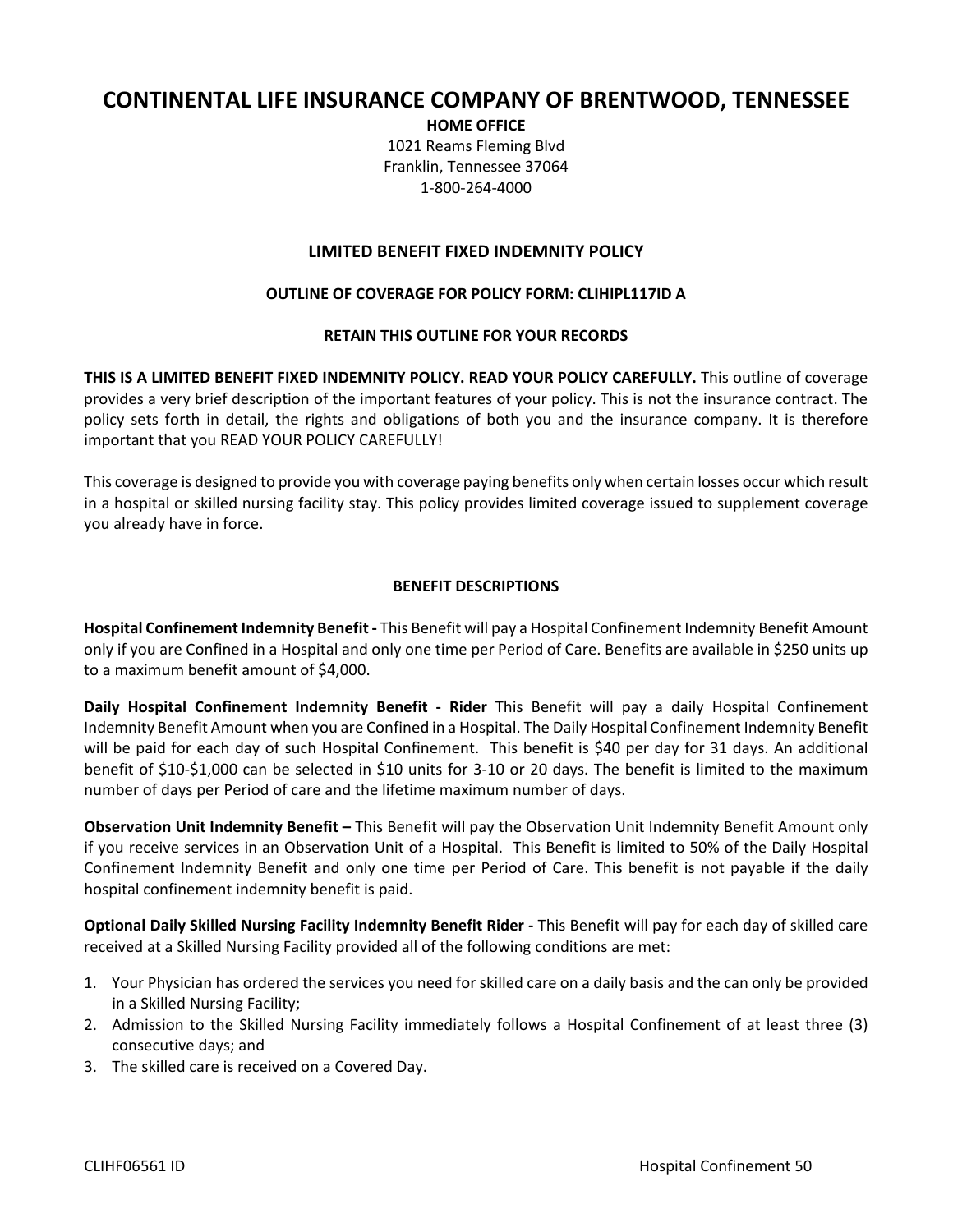This benefit is available in \$10 units up to a maximum daily benefit amount of \$500. There is also a choice of covered days: Days 1‐20, Days 21‐100 or Days 1‐100. This benefit is limited to the daily Benefit Amount and the maximum number of Covered Days per Period of Care you choose. There is no lifetime maximum number of Covered Days for this benefit.

#### **RENEWABILITY**

The policy is guaranteed renewable for life provided premiums are paid when due. Policy is subject to the Policy Termination provisions.

#### **PREMIUM AGREEMENT**

Premiums for the policy may be changed. Any change in premium will apply to all covered persons with Your same Policy type based on the issue state of Your Policy. Any change in premium may occur on the next premium due date after You are given at least 30 days advance notice in writing of such change.

#### **LIMITATIONS AND EXCLUSIONS**

With respect to all benefits provided by this Policy, no benefits will be payable for:

- (1) Treatment, Services or supplies including:
	- a. Cosmetic surgery, except that cosmetic surgery shall not include reconstructive surgery when the service is incidental to or follows surgery resulting from trauma, infection or other disease of the involved part, and reconstructive surgery because of Congenital Anomaly or disease of a covered dependent child.
	- b. foot care in connection with corns, calluses, flat feet, fallen arches, weak feet, chronic foot strain or symptomatic complaints of the feet,
	- c. Pre‐employment or pre‐marital examination or routine physical examinations,
	- d. Mental or emotional disorders, alcoholism and drug addiction,
- (2) Eye examinations, eyeglasses, or contact lenses to correct refractive errors and related services including surgery performed to eliminate the need for eyeglasses, for refractive errors such as radial keratotomy or keratoplasty, treatment for cataracts, orthoptics and visual eye training.
- (3) Rest cures, custodial care, transportation.
- (4) Pregnancy, except for Complications of Pregnancy;
- (5) Routine newborn care, including routine nursery charges;
- (6) War or an act of war (whether declared or undeclared), riot or insurrections, service in the armed forces or units auxillary to it.
- (7) Participation in a felony.
- (8) Suicide or attempted suicide or intentionally self‐inflicted injury, whether while sane or insane.
- (9) Treatment, services and supplies resulting from participation in professional skydiving, scuba diving, hang or ultra light gliding, ballooning, bungee jumping, parakiting, riding an all‐terrain vehicle such as a dirt bike,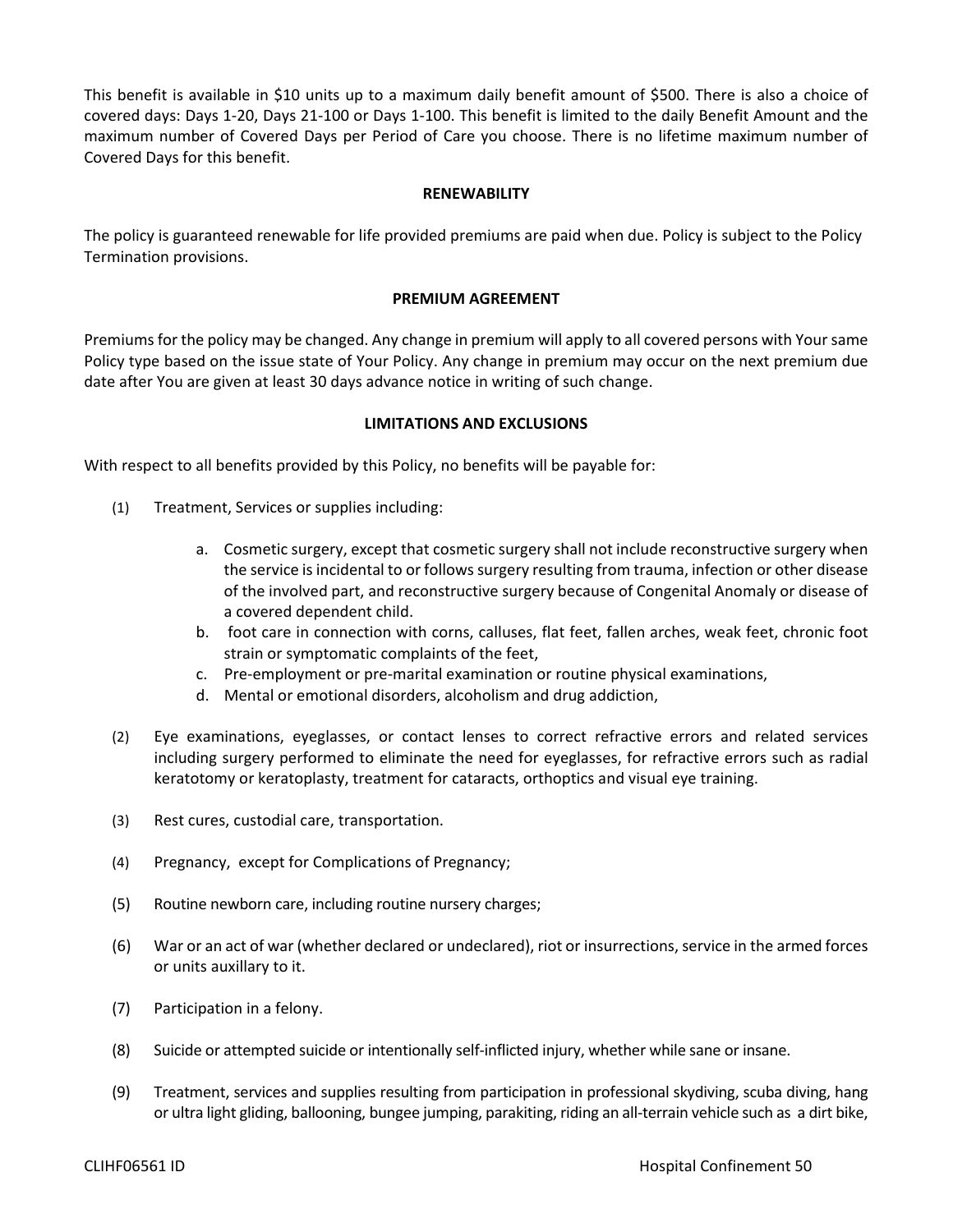snowmobile or go-cart, racing with a motorcycle, motor vehicle, boat or any form of aircraft, any participation in sports for pay or profit, or professional participation in rodeo contests.

- (10) Injury sustained while operating a motor vehicle where the Insured's blood alcohol level, as defined by law, exceeds that level permitted by law or otherwise violates legal standards for a person operating a motor vehicle in the state where the injury occurred.
- (11) Medical treatment, services and supplies received outside of the United States.
- (12) Expenses for elective abortion for any reason other than to preserve the life of the female covered person upon whom the abortion is performed
- (13) Pre‐existing conditions or diseases, except for Congenital Anomalies of a covered Dependent Child.
- (14) Care in connection with the detection and correction by manual or mechanical means of structural imbalance, distortion, or subluxation in the human body for purposes of removing nerve interference and the effects of it, where the interference is the result of or related to distortion, misalignment or subluxation of, or in the vertebral column.
- (15) Benefits provided under Medicare or other governmental program (except Medicaid), a state or federal workers' compensation law, employers liability or occupational disease law, or motor vehicle no-fault law; services performed by a member of the covered person's immediate family; and services for which no charge is normally made in the absence of insurance.
- (16) Dental care or treatment.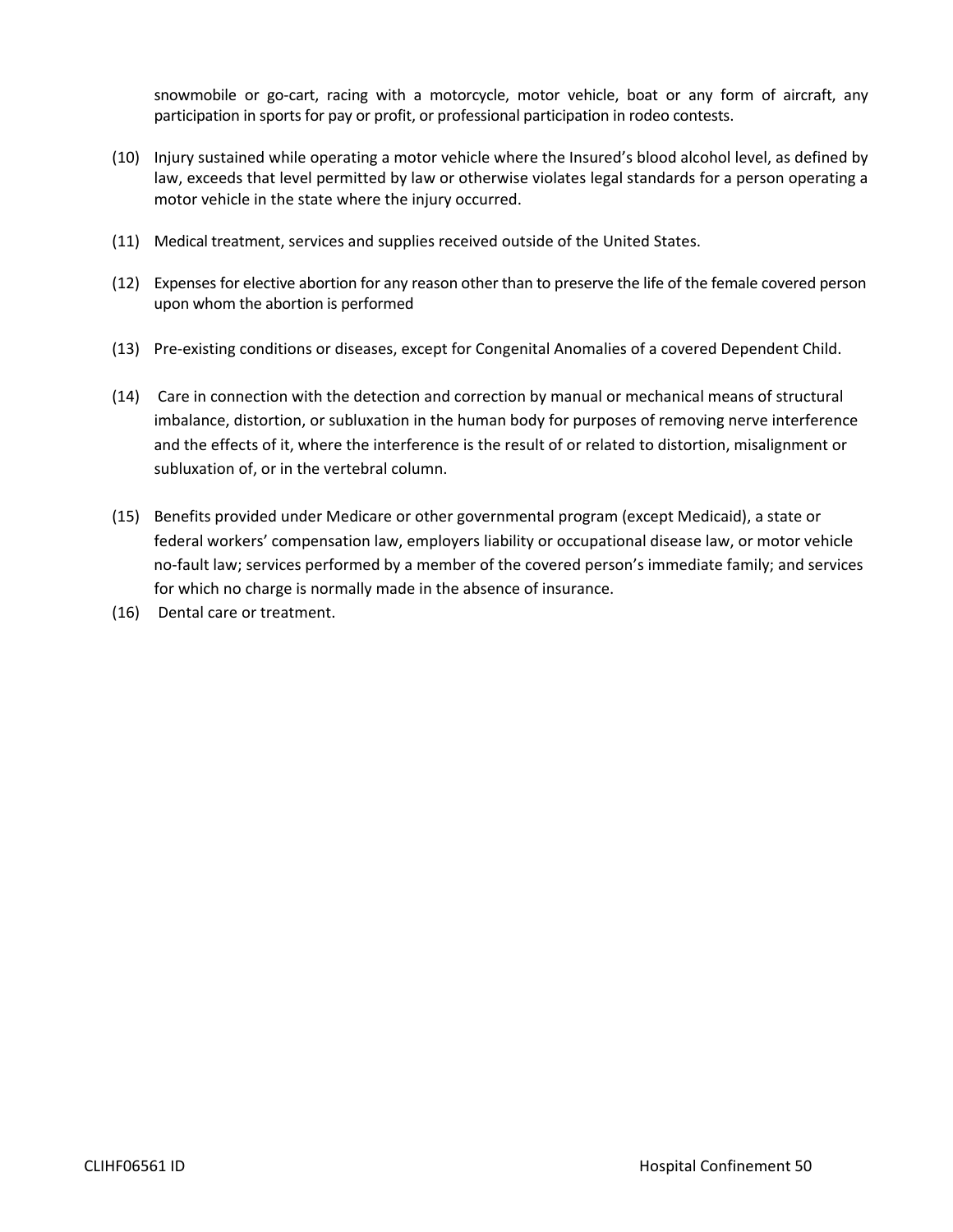#### **COVERAGE TERMINATION**

An Insured Person's Coverage under this Policy will terminate:

- 1. The date We receive Your written request to cancel Your Policy or on a later date that is requested by You.
- 2. The Premium Due Date, if sufficient premium has not been paid before the end of the Grace Period; and
- 3. The date of death of the Policy Owner

| Age<br>Group | Per \$250<br>Hospital<br><b>Admissi</b><br>on | Per \$10<br>Daily<br>Hospital<br><b>Benefit</b><br>20 Days | <b>SNF</b><br>Benefit-<br>Days 1-<br>20 | <b>SNF</b><br>Benefit-<br>Days 21-<br>100 | <b>SNF</b><br>Benefit-<br>Days 1-<br>100 |
|--------------|-----------------------------------------------|------------------------------------------------------------|-----------------------------------------|-------------------------------------------|------------------------------------------|
| 18-24        | \$41.10                                       | \$7.50                                                     | \$1.40                                  | \$1.60                                    | \$3.00                                   |
| 25-29        | \$41.10                                       | \$7.50                                                     | \$1.40                                  | \$1.60                                    | \$3.00                                   |
| 30-34        | \$41.10                                       | \$7.50                                                     | \$1.40                                  | \$1.60                                    | \$3.00                                   |
| 35-39        | \$41.10                                       | \$7.50                                                     | \$1.40                                  | \$1.60                                    | \$3.00                                   |
| 40-44        | \$46.90                                       | \$9.00                                                     | \$1.40                                  | \$1.60                                    | \$3.00                                   |
| 45-49        | \$54.70                                       | \$10.90                                                    | \$1.40                                  | \$1.60                                    | \$3.00                                   |
| 50-54        | \$65.20                                       | \$13.20                                                    | \$2.70                                  | \$2.60                                    | \$5.30                                   |
| 55-59        | \$78.20                                       | \$15.90                                                    | \$3.80                                  | \$4.40                                    | \$8.20                                   |
| 60-64        | \$93.80                                       | \$19.00                                                    | \$5.50                                  | \$7.30                                    | \$12.80                                  |
| 65-69        | \$119.90                                      | \$23.80                                                    | \$6.10                                  | \$12.30                                   | \$18.40                                  |
| 70-74        | \$146.00                                      | \$30.60                                                    | \$10.00                                 | \$20.30                                   | \$30.30                                  |
| 75-79        | \$174.70                                      | \$38.40                                                    | \$16.00                                 | \$33.00                                   | \$49.00                                  |
| 80-84        | \$198.10                                      | \$45.30                                                    | \$24.00                                 | \$52.00                                   | \$76.00                                  |
| 85-89        | \$216.40                                      | \$49.50                                                    | \$32.50                                 | \$72.00                                   | \$104.50                                 |

#### **PREMIUM INFORMATION**

#### **How to calculate premium: Example ‐ Age 55**

|                                                    | <b>No. of Units</b> | <b>Benefit Amt.</b>          | <b>Premium Amt.</b> |          |
|----------------------------------------------------|---------------------|------------------------------|---------------------|----------|
| <b>Hospital Admission benefit:</b>                 | 3                   | 750                          | 234.60              |          |
| Daily hospital benefit:<br>Skilled nursing benefit | 10                  | 100                          | 159.00              |          |
| Covered Days: 21-100                               | 10                  | 100                          | 44.00               |          |
|                                                    |                     | <b>Total Annual Premium:</b> |                     | \$437.60 |